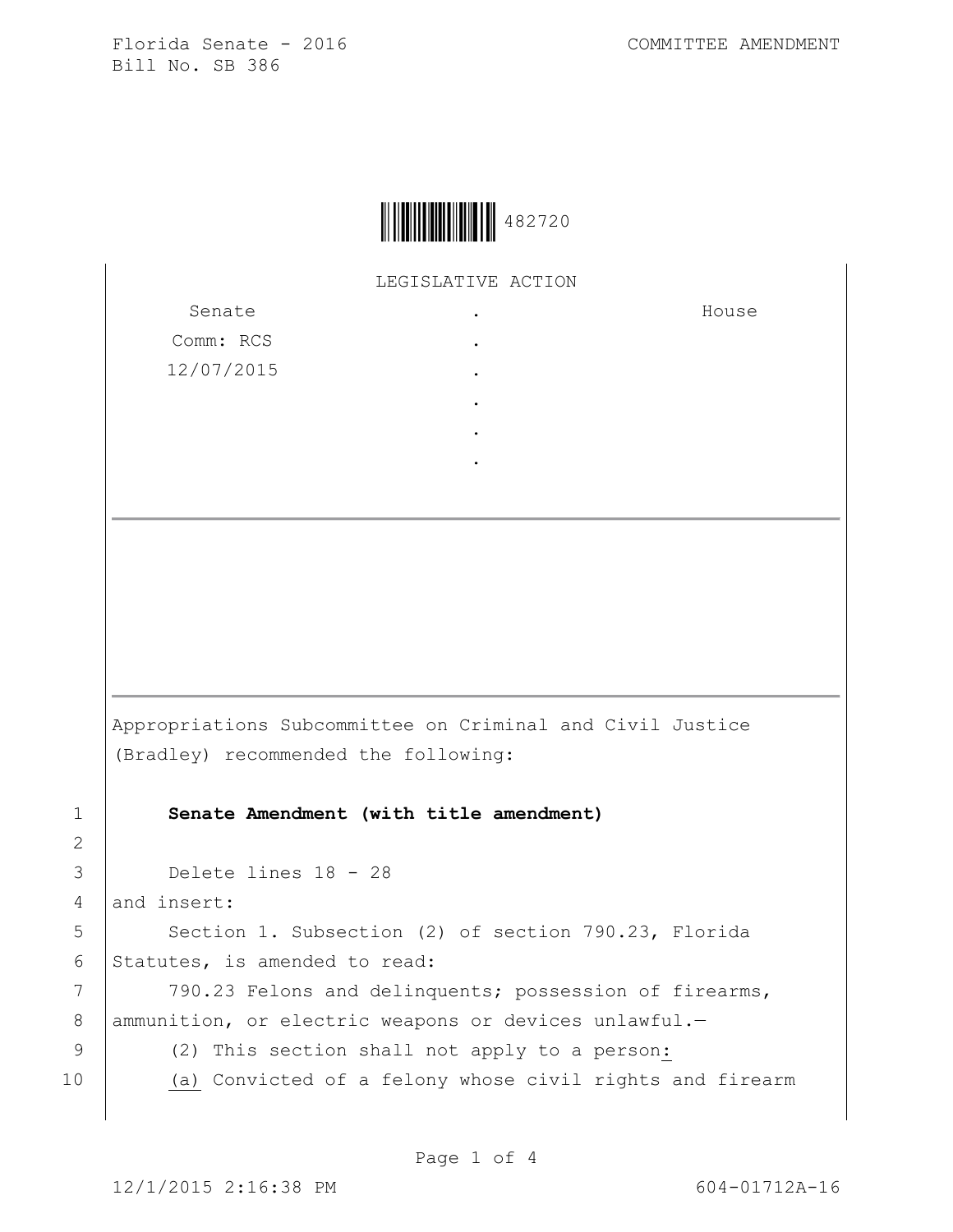

| 11 | authority have been restored.                                    |
|----|------------------------------------------------------------------|
| 12 | (b) Whose criminal history record has been expunged              |
| 13 | pursuant to s. 943.0515(1)(b).                                   |
| 14 | Section 2. Paragraph (b) of subsection (1) of section            |
| 15 | 943.0515, Florida Statutes, is amended to read:                  |
| 16 | 943.0515 Retention of criminal history records of minors.-       |
| 17 | (1)                                                              |
| 18 | (b) 1. If the minor is not classified as a serious or            |
| 19 | habitual juvenile offender or committed to a juvenile            |
| 20 | correctional facility or juvenile prison under chapter 985, the  |
| 21 | program shall retain the minor's criminal history record for 2 5 |
| 22 | years after the date the minor reaches 19 years of age, at which |
| 23 | time the record shall be expunged unless it meets the criteria   |
| 24 | of paragraph (2) (a) or paragraph (2) (b).                       |
| 25 | 2. A minor described in subparagraph 1. may apply to the         |
| 26 | department to have his or her criminal history record expunged   |
| 27 | before the minor reaches 21 years of age. To be eligible for     |
| 28 | expunction under this subparagraph, the minor must be 18 years   |
| 29 | of age or older and less than 21 years of age and have not been  |
| 30 | charged by the state attorney with or found to have committed    |
| 31 | any criminal offense within the 5-year period before the         |
| 32 | application date. The only offenses eligible to be expunged      |
| 33 | under this subparagraph are those that the minor committed       |
| 34 | before the minor reached 18 years of age. A criminal history     |
| 35 | record expunged under this subparagraph requires the approval of |
| 36 | the state attorney for each circuit in which an offense          |
| 37 | specified in the criminal history record occurred. A minor       |
| 38 | seeking to expunge a criminal history record under this          |
| 39 | subparagraph shall apply to the department for expunction in the |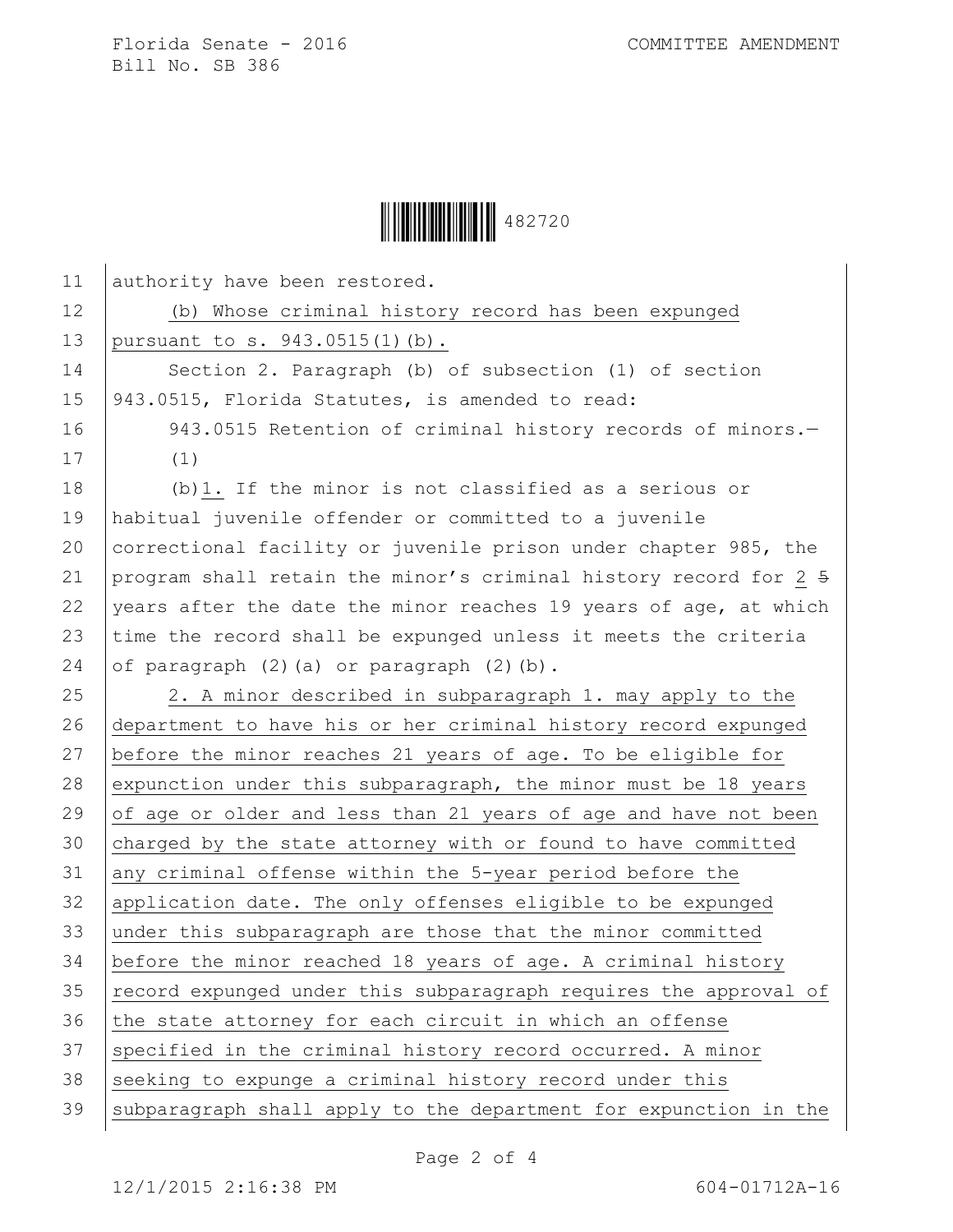Ì482720|Î482720

| 40 | manner prescribed by rule. An application for expunction under      |
|----|---------------------------------------------------------------------|
| 41 | this subparagraph shall include:                                    |
| 42 | a. A processing fee of \$75 to the department for placement         |
| 43 | in the Department of Law Enforcement Operating Trust Fund,          |
| 44 | unless such fee is waived by the executive director.                |
| 45 | b. A full set of fingerprints of the applicant taken by a           |
| 46 | law enforcement agency for purposes of identity verification.       |
| 47 | c. A sworn, written statement from the minor seeking relief         |
| 48 | that he or she is no longer under court supervision applicable      |
| 49 | to the disposition of the arrest or alleged criminal activity to    |
| 50 | which the application to expunge pertains and that he or she has    |
| 51 | not been charged with or found to have committed a criminal         |
| 52 | offense, in any jurisdiction of the state or within the United      |
| 53 | States, within the 5-year period before the application date.       |
| 54 |                                                                     |
|    |                                                                     |
| 55 | A person who knowingly provides false information on the sworn      |
| 56 | statement required by this sub-subparagraph commits a felony of     |
| 57 | the third degree, punishable as provided in s. 775.082, s.          |
| 58 | 775.083, or s. 775.084.                                             |
| 59 | 3. A minor who applies, but who is not approved for early           |
| 60 | expunction in accordance with subparagraph $2.$ , shall have his or |
| 61 | her criminal history record expunged at age 21 if eligible under    |
| 62 | subparagraph 1.                                                     |
| 63 |                                                                     |
| 64 | ================= T I T L E A M E N D M E N T ================      |
| 65 | And the title is amended as follows:                                |
| 66 | Delete lines $3 - 5$                                                |
| 67 | and insert:                                                         |
| 68 | amending s. 790.23, F.S.; creating an exception for                 |

Page 3 of 4